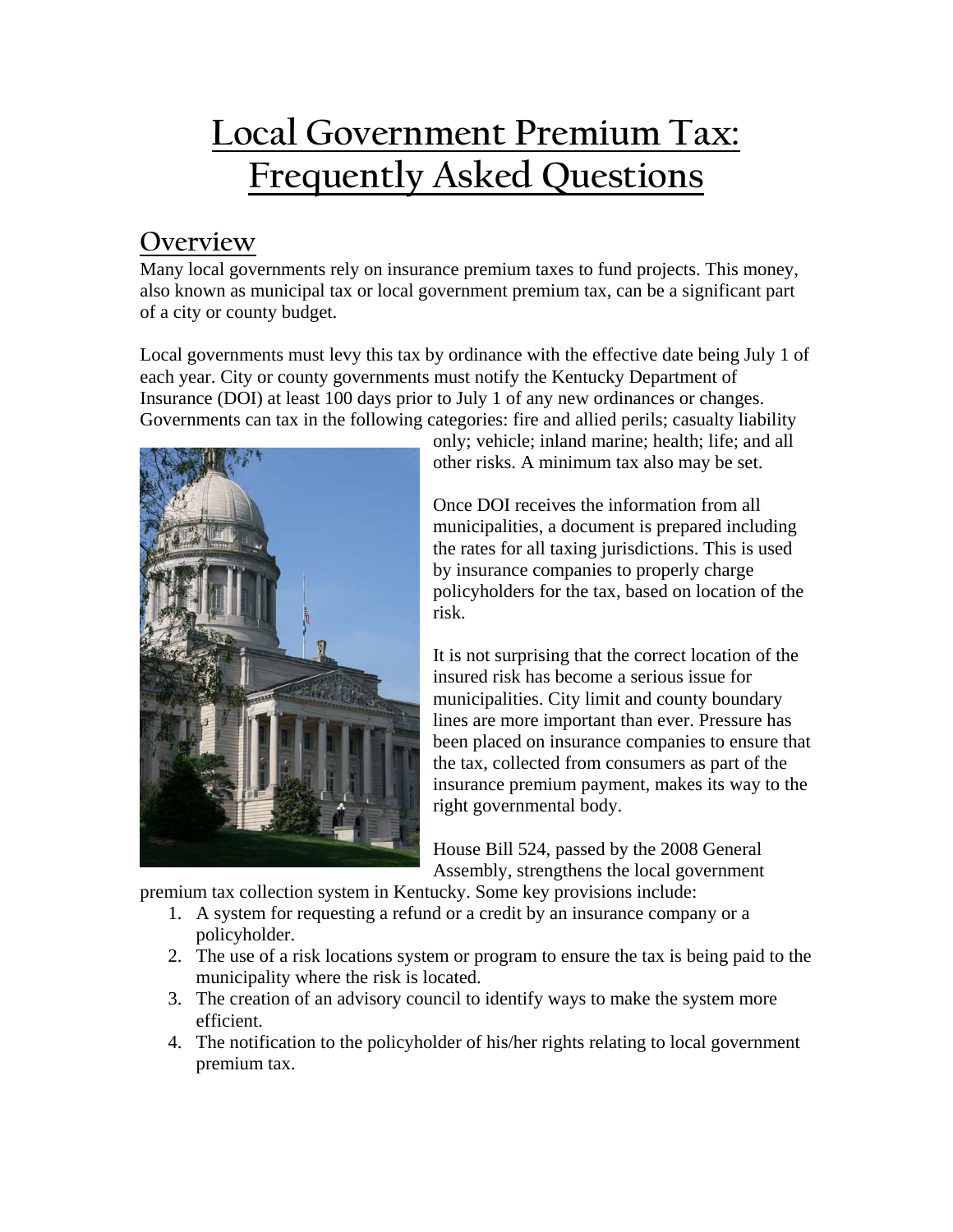## **Frequently Asked Questions**

#### **If I think an error has been made, how long do I have to report it?**

For tax periods beginning after Dec. 31, 2008, amended returns, requests for refunds or credits and assessments must be made within two years of the due date of the annual statement outlining collections received, which is March 31. In the case of fraud, an underpayment may be assessed at any time.

#### **I'm a mayor and a company has notified me that the city owes a refund for overpayment of taxes. What does the company have to provide as proof?**

The company must provide an amended return and supporting documentation to the local government. The refund request must show the total amount of the overpayment and a breakdown of information for each policy where a refund is requested. This must include the location of the risk by street address (if not available, an appropriate identifier must be included), the amount of the erroneous payment, the premium charged, the amount of tax or fee actually collected, the type of risks insured and the period the policy was in effect. For tax periods after Dec. 31, 2009, the insurer also must provide proof that it used a risk location system.

#### **What if the company can't prove it used approved software?**

If the company can't prove it used the software, the local government can keep a penalty equal to 10 percent of the refund or credit that would have been due to the company. The insurance company may also be subject to other penalties that may otherwise be imposed.

#### **Is there an appeals process?**

Local governments and insurance companies can ask DOI to review any claims.

#### **What happens if a city changes its borders through annexation?**

If the city limits are changes through annexation or other means, the local government must submit an accurate map, a description of the change and a certified copy of the ordinance within 60 days of the change. This material must be recorded in the clerk's office of all affected counties, the Secretary of State and the Department for Local Government (formerly the Governor's Office for Local Development). The map and description must be prepared by a professional land surveyor. No tax can be levied until these provisions have been met. For more information, see KRS 81A.470.

#### **I'm a policyholder and think I've been charged too much. What process do I follow to resolve this issue?**

You must request a refund or credit from the insurer by sending the following:

- Name of policyholder
- Address of location of risk insured
- Amount of overpayment
- Dates of coverage
- Amount of fee/tax paid
- Type of risk insured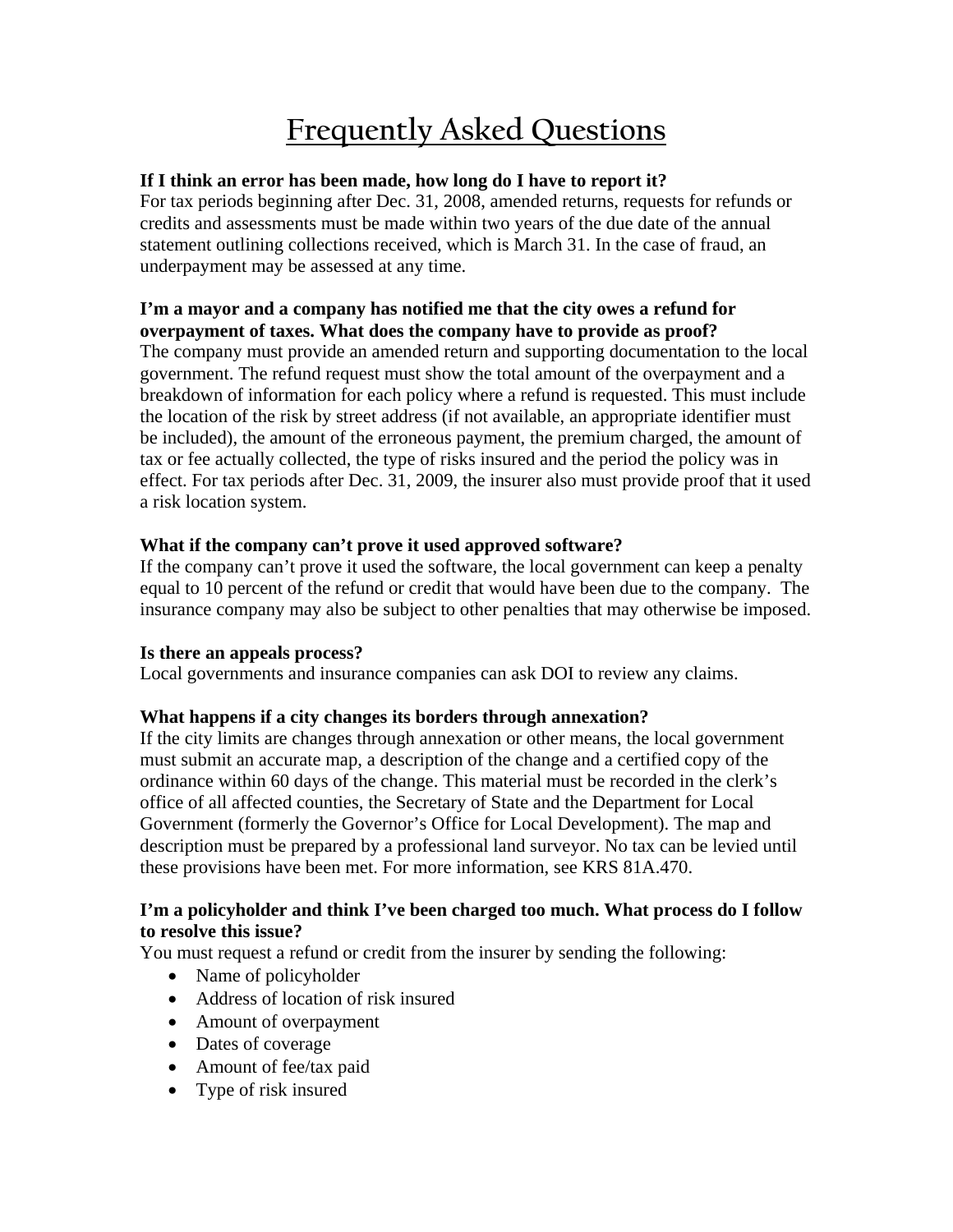If the company fails responds, make a payment or grant a credit within 90 days, you may ask DOI to review the request. This must be done by certified mail and within 30 days of receipt of the company's response or, if the company fails to respond, within 30 days of the end of the above mentioned 90-day response time. DOI then has 60 days (with the option of one 30-day extension) to issue a final action. Either party may appeal the DOI order within 60 days and ask for an administrative hearing.

#### **I'm a government official and do not believe we have received the proper payment from an insurer. What do I do?**

The municipality can ask DOI to conduct an audit. The municipality is responsible for the cost of the audit. If the audit shows that the insurer did not pay or underpaid, the local government can send an assessment by mail to the insurer. This assessment must include the total amount due, the geographic area affected and the applicable fee/tax rate.

The company has 90 days to either pay the assessment in full or appeal the findings of the audit. DOI has 60 days (with the option of one 30-day extension) to issue a final order. Either party may appeal the DOI order within 60 days and ask for an administrative hearing.

If an insurer doesn't make full payment or fails to file an appeal within 90 days, the findings of the audit and the assessment will be final. The insurer will owe the amount of the assessment plus a penalty.

#### **Can you explain how the risk location system will work?**

By Jan. 1, 2009, DOI will establish criteria for the verification of risk location systems and programs. These systems must use municipal and county boundary data from the Commonwealth Office of Technology, which is based on filings with the Secretary of State.

A vendor or insurance company must submit any system or program to DOI with a \$2,500 application fee. DOI will test the system or program to ensure it meets the criteria. If approved, the program will be placed on a vendor list to be made available to companies and the public. The list will remain valid for three years unless revoked by DOI.

If a company has a limited number of risk locations, 200 or fewer, it will be given permission to locate the risks through another mechanism. This order will remain valid for three years as long as the insured risks do not exceed 200 in any calendar year.

Insurers must begin using a verified risk location system on or after Jan. 1, 2010, if more than 2,000 total policies were issued or renewed in Kentucky during 2009.

#### **Who is overseeing this process?**

A local premium tax advisory council has been appointed to provide advice and expertise to DOI regarding this legislation.